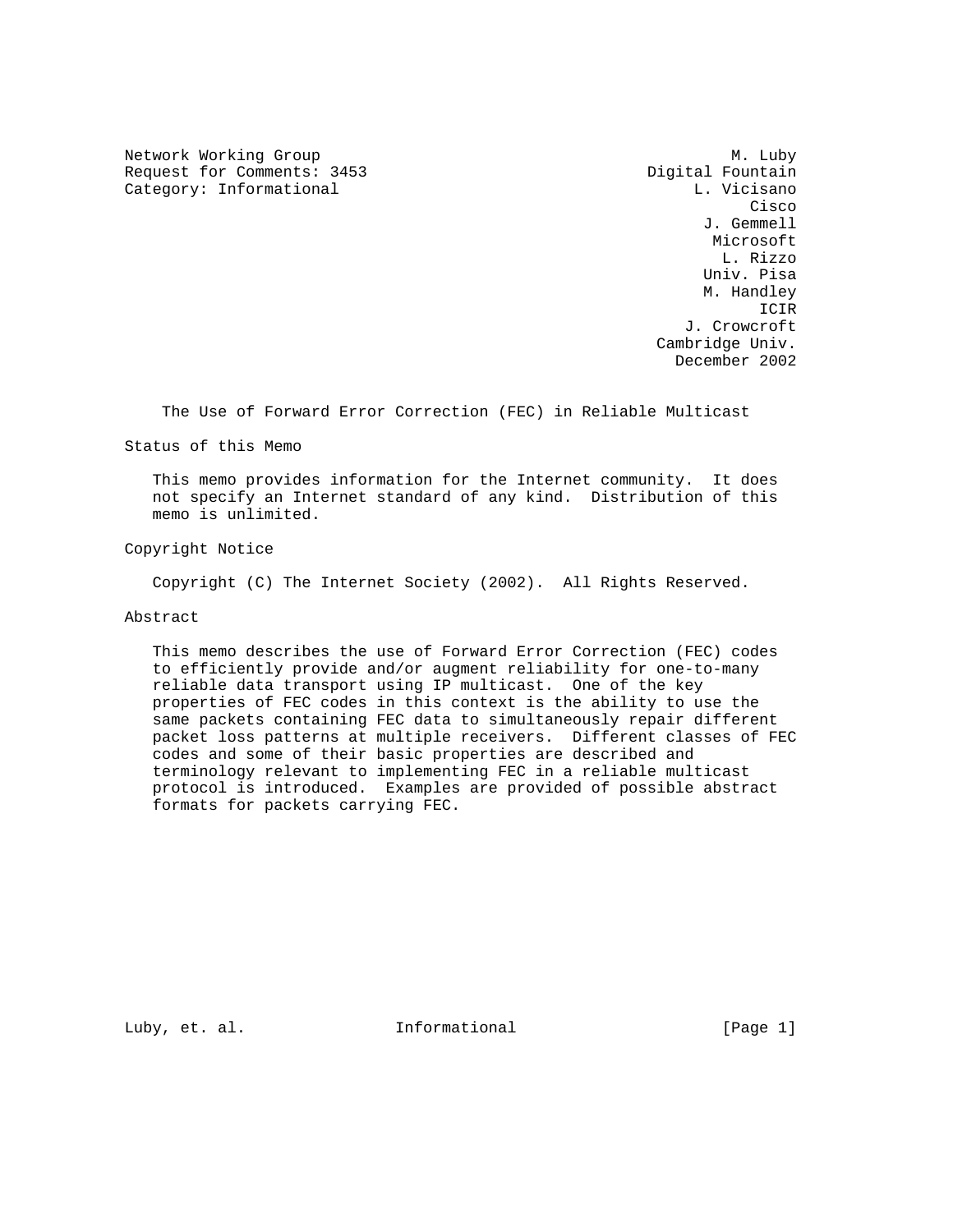Table of Contents

| .5<br>6<br>6<br>-8<br>10 |
|--------------------------|
|                          |
|                          |
|                          |
|                          |
|                          |
| 11                       |
| 13                       |
| 14                       |
| 14                       |
| 15                       |
| 15                       |
| 17                       |
| 18                       |
|                          |

1. Rationale and Overview

 There are many ways to provide reliability for transmission protocols. A common method is to use ARQ, automatic request for retransmission. With ARQ, receivers use a back channel to the sender to send requests for retransmission of lost packets. ARQ works well for one-to-one reliable protocols, as evidenced by the pervasive success of TCP/IP. ARQ has also been an effective reliability tool for one-to-many reliability protocols, and in particular for some reliable IP multicast protocols. However, for one-to-very-many reliability protocols, ARQ has limitations, including the feedback implosion problem because many receivers are transmitting back to the sender, and the need for a back channel to send these requests from the receiver. Another limitation is that receivers may experience different loss patterns of packets, and thus receivers may be delayed by retransmission of packets that other receivers have lost that but they have already received. This may also cause wasteful use of bandwidth used to retransmit packets that have already been received by many of the receivers.

 In environments where ARQ is either costly or impossible because there is either a very limited capacity back channel or no back channel at all, such as satellite transmission, a Data Carousel approach to reliability is sometimes used [1]. With a Data Carousel, the sender partitions the object into equal length pieces of data, which we hereafter call source symbols, places them into packets, and then continually cycles through and sends these packets. Receivers continually receive packets until they have received a copy of each packet. Data Carousel has the advantage that it requires no back channel because there is no data that flows from receivers to the sender. However, Data Carousel also has limitations. For example,

Luby, et. al. **Informational** [Page 2]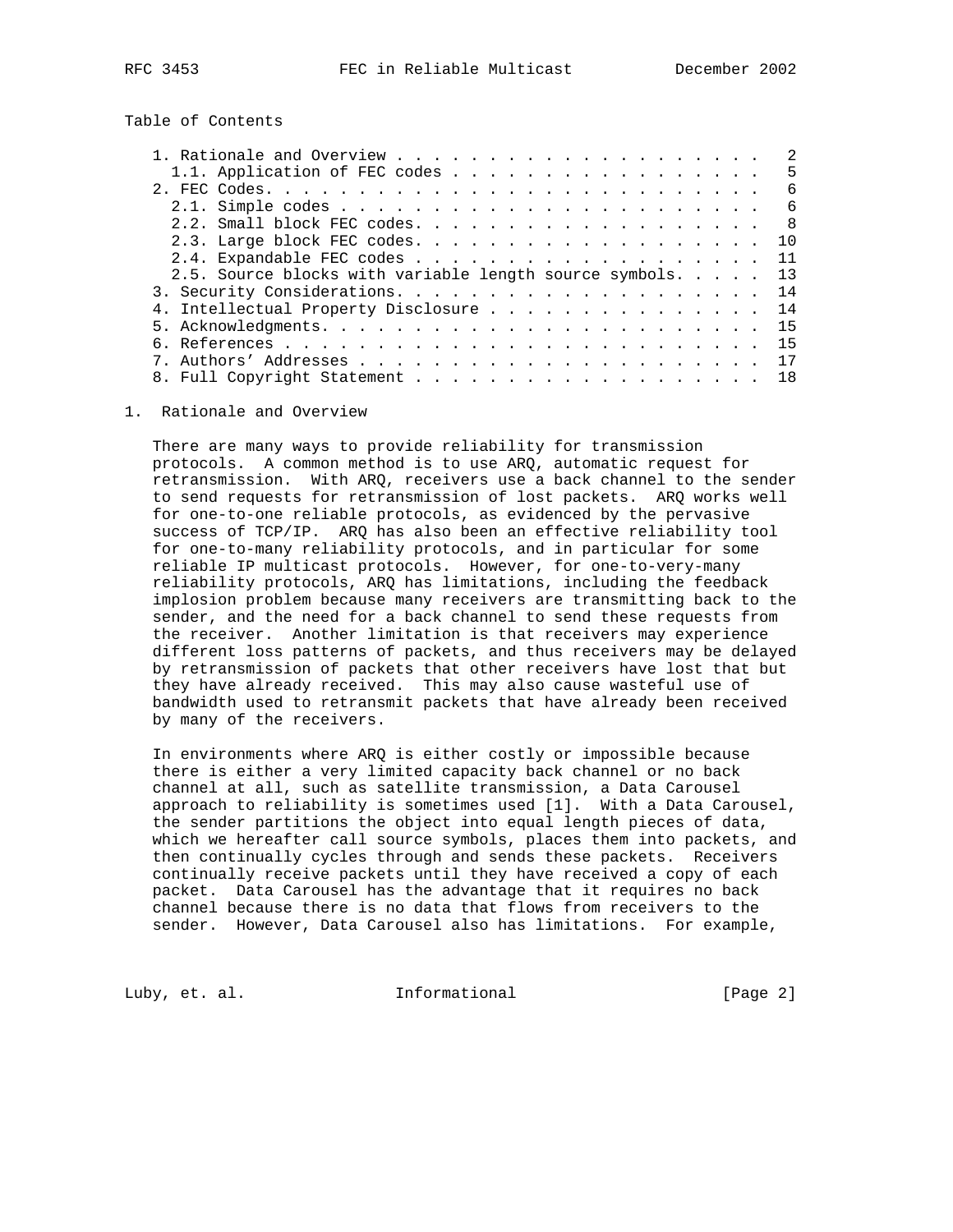if a receiver loses a packet in one round of transmission it must wait an entire round before it has a chance to receive that packet again. This may also cause wasteful use of bandwidth, as the sender continually cycles through and transmits the packets until no receiver is missing a packet.

 Forward Error Correction (FEC) codes provide a reliability method that can be used to augment or replace other reliability methods, especially for one-to-many reliability protocols such as reliable IP multicast. We first briefly review some of the basic properties and types of FEC codes before reviewing their uses in the context of reliable IP multicast. Later, we provide a more detailed description of some of FEC codes.

 In the general literature, FEC refers to the ability to overcome both erasures (losses) and bit-level corruption. However, in the case of an IP multicast protocol, the network layers will detect corrupted packets and discard them or the transport layers can use packet authentication to discard corrupted packets. Therefore the primary application of FEC codes to IP multicast protocols is as an erasure code. The payloads are generated and processed using an FEC erasure encoder and objects are reassembled from reception of packets containing the generated encoding using the corresponding FEC erasure decoder.

 The input to an FEC encoder is some number k of equal length source symbols. The FEC encoder generates some number of encoding symbols that are of the same length as the source symbols. The chosen length of the symbols can vary upon each application of the FEC encoder, or it can be fixed. These encoding symbols are placed into packets for transmission. The number of encoding symbols placed into each packet can vary on a per packet basis, or a fixed number of symbols (often one) can be placed into each packet. Also, in each packet is placed enough information to identify the particular encoding symbols carried in that packet. Upon receipt of packets containing encoding symbols, the receiver feeds these encoding symbols into the corresponding FEC decoder to recreate an exact copy of the k source symbols. Ideally, the FEC decoder can recreate an exact copy from any k of the encoding symbols.

 In a later section, we describe a technique for using FEC codes as described above to handle blocks with variable length source symbols.

 Block FEC codes work as follows. The input to a block FEC encoder is k source symbols and a number n. The encoder generates a total of n encoding symbols. The encoder is systematic if it generates n-k redundant symbols yielding an encoding block of n encoding symbols in total composed of the k source symbols and the n-k redundant symbols.

Luby, et. al. 10. Informational 1. [Page 3]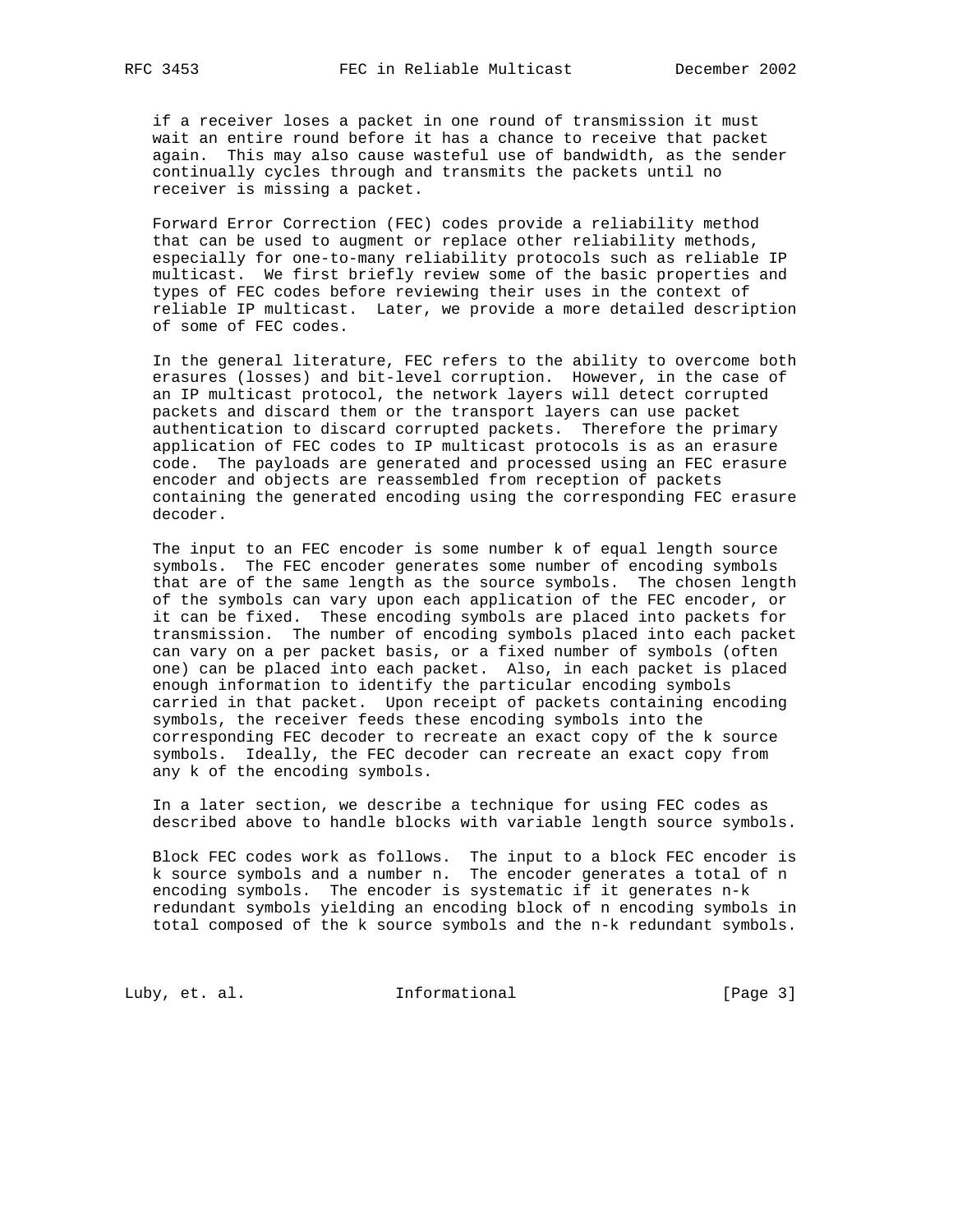A block FEC decoder has the property that any k of the n encoding symbols in the encoding block is sufficient to reconstruct the original k source symbols.

 Expandable FEC codes work as follows. An expandable FEC encoder takes as input k source symbols and generates as many unique encoding symbols as requested on demand, where the amount of time for generating each encoding symbol is the same independent of how many encoding symbols are generated. An expandable FEC decoder has the property that any k of the unique encoding symbols is sufficient to reconstruct the original k source symbols.

 The above definitions explain the ideal situation when the reception of any k encoding symbols is sufficient to recover the k source symbols, in which case the reception overhead is 0%. For some practical FEC codes, slightly more than k encoding symbols are needed to recover the k source symbols. If  $k*(1+ep)$  encoding symbols are needed, we say the reception overhead is ep\*100%, e.g., if k\*1.05 encoding symbols are needed then the reception overhead is 5%.

 Along a different dimension, we classify FEC codes loosely as being either small or large. A small FEC code is efficient in terms of processing time requirements for encoding and decoding for small values of k, and a large FEC code is efficient for encoding and decoding for much large values of k. There are implementations of block FEC codes that have encoding times proportional to n-k times the length of the k source symbols, and decoding times proportional to l times the length of the k source symbols, where l is the number of missing source symbols among the k received encoding symbols and l can be as large as k. Because of the growth rate of the encoding and decoding times as a product of k and n-k, these are typically considered to be small block FEC codes. There are block FEC codes with a small reception overhead that can generate n encoding symbols and can decode the k source symbols in time proportional to the length of the n encoding symbols. These codes are considered to be large block FEC codes. There are expandable FEC codes with a small reception overhead that can generate each encoding symbol in time roughly proportional to its length, and can decode all k source symbols in time roughly proportional to their length. These are considered to be large expandable FEC codes. We describe examples of all of these types of codes later.

 Ideally, FEC codes in the context of IP multicast can be used to generate encoding symbols that are transmitted in packets in such a way that each received packet is fully useful to a receiver to reassemble the object regardless of previous packet reception patterns. Thus, if some packets are lost in transit between the sender and the receiver, instead of asking for specific

Luby, et. al. 10. Informational 1. [Page 4]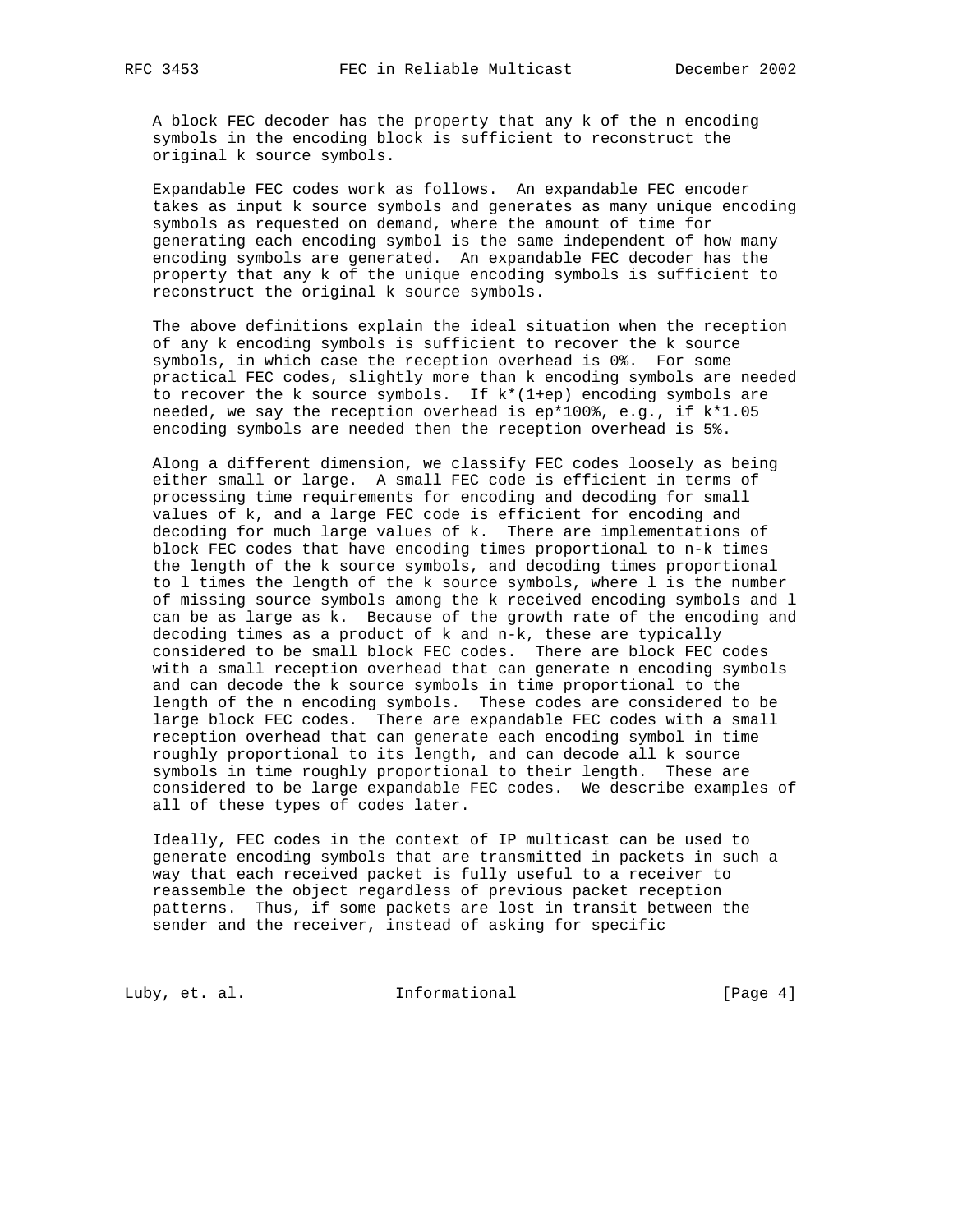retransmission of the lost packets or waiting till the packets are resent using Data Carousel, the receiver can use any other subsequent equal number of packets that arrive to reassemble the object. These packets can either be proactively transmitted or they can be explicitly requested by receivers. This implies that the same packet is fully useful to all receivers to reassemble the object, even though the receivers may have previously experienced different packet loss patterns. This property can reduce or even eliminate the problems mentioned above associated with ARQ and Data Carousel and thereby dramatically increase the scalability of the protocol to orders of magnitude more receivers.

## 1.1. Application of FEC codes

 For some reliable IP multicast protocols, FEC codes are used in conjunction with ARQ to provide reliability. For example, a large object could be partitioned into a number of source blocks consisting of a small number of source symbols each, and in a first round of transmission all of the source symbols for all the source blocks could be transmitted. Then, receivers could report back to the sender the number of source symbols they are missing from each source block. The sender could then compute the maximum number of missing source symbols from each source block among all receivers. Based on this, a small block FEC encoder could be used to generate for each source block a number of redundant symbols equal to the computed maximum number of missing source symbols from the block among all receivers, as long as this maximum maximum for each block does not exceed the number of redundant symbols that can be generated efficiently. In a second round of transmission, the server would then send all of these redundant symbols for all blocks. In this example, if there are no losses in the second round of transmission then all receivers will be able to recreate an exact copy of each original block. In this case, even if different receivers are missing different symbols in different blocks, transmitted redundant symbols for a given block are useful to all receivers missing symbols from that block in the second round.

 For other reliable IP multicast protocols, FEC codes are used in a Data Carousel fashion to provide reliability, which we call an FEC Data Carousel. For example, an FEC Data Carousel using a large block FEC code could work as follows. The large block FEC encoder produces n encoding symbols considering all the k source symbols of an object as one block. The sender cycles through and transmits the n encoding symbols in packets in the same order in each round. An FEC Data Carousel can have much better protection against packet loss than a Data Carousel. For example, a receiver can join the transmission at any point in time, and, as long as the receiver receives at least k encoding symbols during the transmission of the next n encoding

Luby, et. al. 10. Informational 1. [Page 5]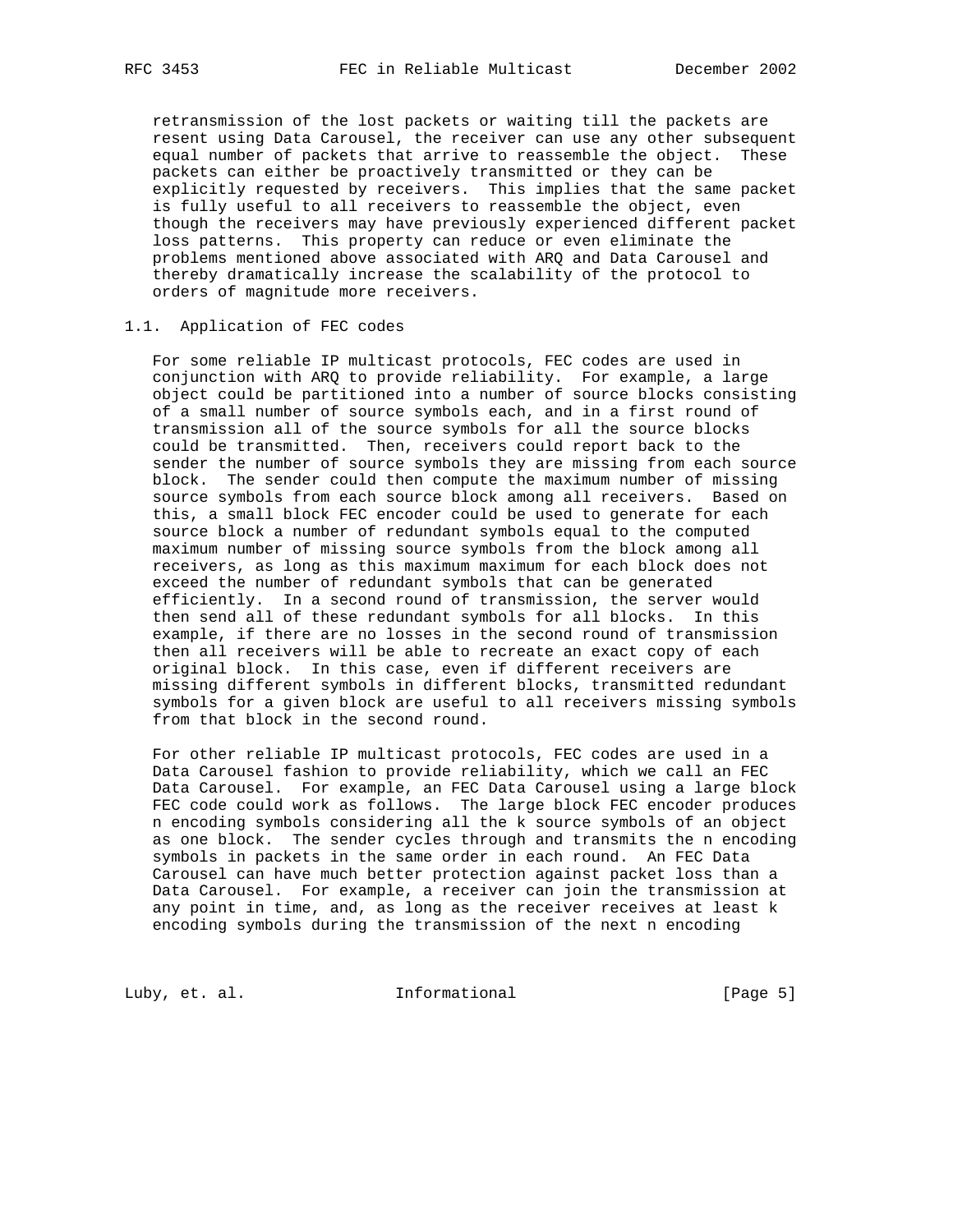symbols, the receiver can completely recover the object. This is true even if the receiver starts receiving packets in the middle of a pass through the encoding symbols. This method can also be used when the object is partitioned into blocks and a short block FEC code is applied to each block separately. In this case, as we explain in more detail below, it is useful to interleave the symbols from the different blocks when they are transmitted.

 Since any number of encoding symbols can be generated using an expandable FEC encoder, reliable IP multicast protocols that use expandable FEC codes generally rely solely on these codes for reliability. For example, when an expandable FEC code is used in a FEC Data Carousel application, the encoding packets never repeat, and thus any k of the encoding symbols in the potentially unbounded number of encoding symbols are sufficient to recover the original k source symbols.

 For additional reliable IP multicast protocols, the method to obtain reliability is to generate enough encoding symbols so that each encoding symbol is transmitted only once (at most). For example, the sender can decide a priori how many encoding symbols it will transmit, use an FEC code to generate that number of encoding symbols from the object, and then transmit the encoding symbols to all receivers. This method is applicable to streaming protocols, for example, where the stream is partitioned into objects, the source symbols for each object are encoded into encoding symbols using an FEC code, and then the sets of encoding symbols for each object are transmitted one after the other using IP multicast.

## 2. FEC Codes

#### 2.1. Simple codes

 There are some very simple codes that are effective for repairing packet loss under very low loss conditions. For example, to provide protection from a single loss is to partition the object into fixed size source symbols and then add a redundant symbol that is the parity (XOR) of all the source symbols. The size of a source symbol is chosen so that it fits perfectly into the payload of a packet, i.e. if the packet payload is 512 bytes then each source symbol is 512 bytes. The header of each packet contains enough information to identify the payload. This is an example of encoding symbol ID. The encoding symbol IDs can consist of two parts in this example. The first part is an encoding flag that is equal to 1 if the encoding symbol is a source symbol and is equal to 0 if the encoding symbol is a redundant symbol. The second part of the encoding symbol ID is a source symbol ID if the encoding flag is 1 and a redundant symbol ID if the encoding flag is 0. The source symbol IDs can be numbered

Luby, et. al. 10. Informational 1. [Page 6]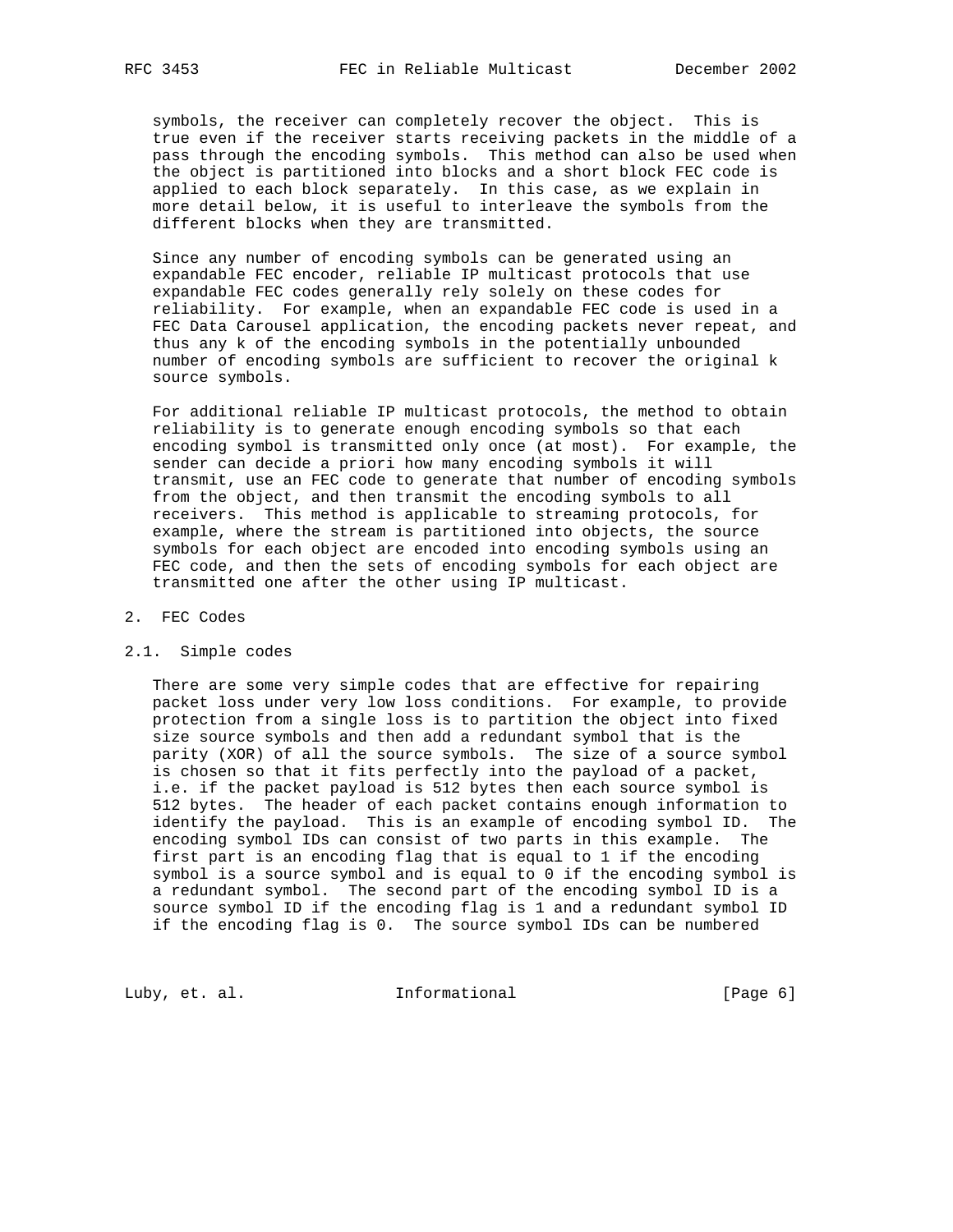from 0 to k-1 and the redundant symbol ID can be 0. For example, if the object consists of four source symbols that have values a, b, c and  $d$ , then the value of the redundant symbol is  $e = a$  XOR  $b$  XOR  $c$ XOR d. Then, the packets carrying these symbols look like:

$$
(1, 0: a), (1, 1: b), (1, 2: c), (1, 3: d), (0, 0: e).
$$

 In this example, the encoding symbol ID consists of the first two values, where the first value is the encoding flag and the second value is either a source symbol ID or the redundant symbol ID. The portion of the packet after the colon is the value of the encoding symbol. Any single source symbol of the object can be recovered as the parity of all the other symbols. For example, if packets

 $(1, 0: a), (1, 1: b), (1, 3: d), (0, 0: e)$ 

 are received then the missing source symbol value with source symbol ID = 2 can be recovered by computing a XOR b XOR d XOR e =  $c$ .

 Another way of forming the encoding symbol ID is to let values 0,...,k-1 correspond to the k source symbols and value k correspond to the redundant symbol that is the XOR of the k source symbols.

 When the number of source symbols in the object is large, a simple block code variant of the above can be used. In this case, the source symbols are grouped together into source blocks of some number k of consecutive symbols each, where k may be different for different blocks. If a block consists of k source symbols then a redundant symbol is added to form an encoding block consisting of k+1 encoding symbols. Then, a source block consisting of k source symbols can be recovered from any k of the k+1 encoding symbols from the associated encoding block.

 Slightly more sophisticated ways of adding redundant symbols using parity can also be used. For example, one can group a block consisting of k source symbols in an object into a p x p square matrix, where  $p = sqrt(k)$ . Then, for each row a redundant symbol is added that is the parity of all the source symbols in the row. Similarly, for each column a redundant symbol is added that is the parity of all the source symbols in the column. Then, any row of the matrix can be recovered from any p of the p+1 symbols in the row, and similarly for any column. Higher dimensional product codes using this technique can also be used. However, one must be wary of using these constructions without some thought towards the possible loss patterns of symbols. Ideally, the property that one would like to obtain is that if k source symbols are encoded into n encoding symbols (the encoding symbols consist of the source symbols and the redundant symbols) then the k source symbols can be recovered from

Luby, et. al. 10. Informational 1. [Page 7]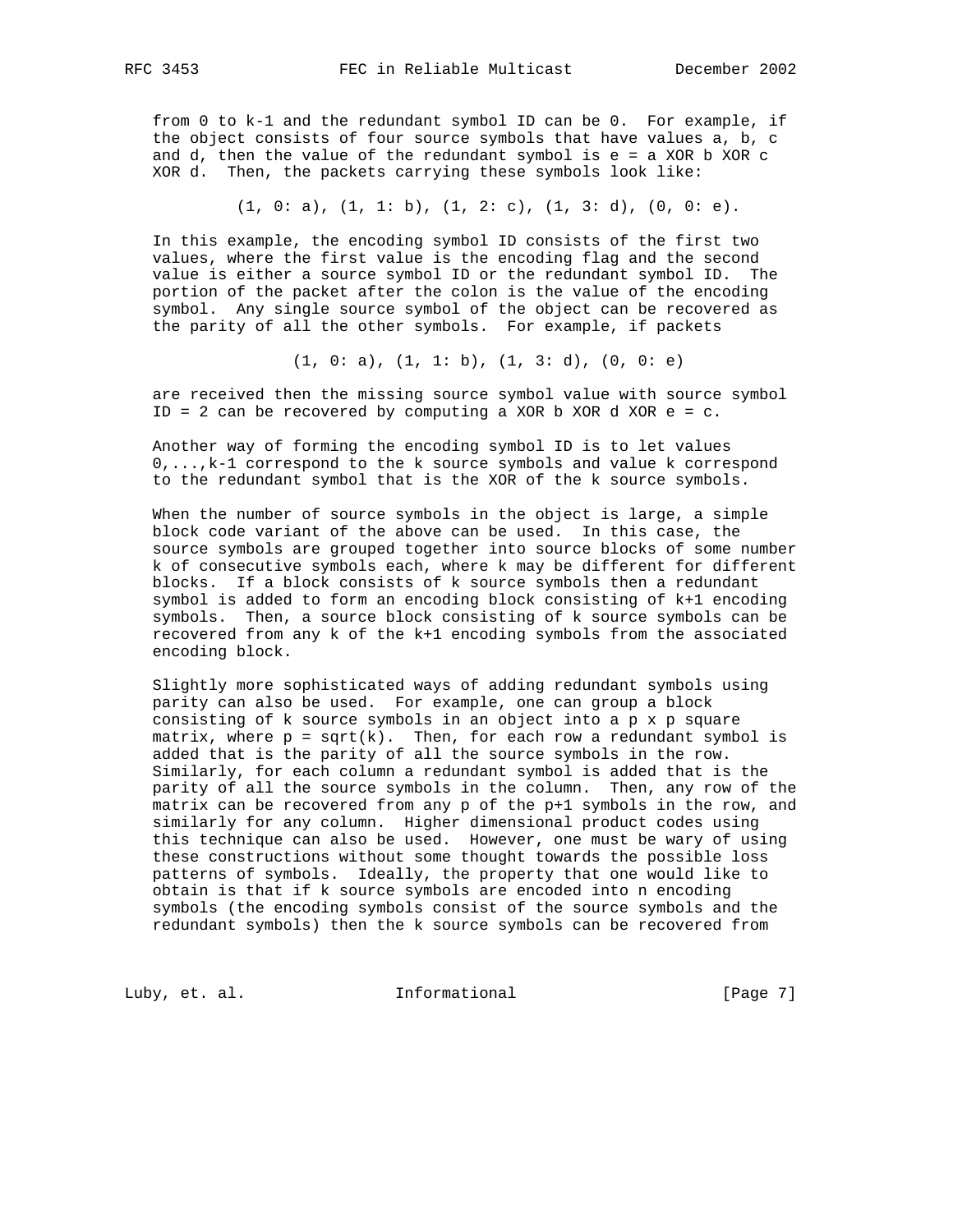any k of the n encoding symbols. Using the simple constructions described above does not yield codes that come close to obtaining this ideal behavior.

2.2. Small block FEC codes

 Reliable IP multicast protocols may use a block (n, k) FEC code [2]. For such codes,  $k$  source symbols are encoded into  $n > k$  encoding symbols, such that any k of the encoding symbols can be used to reassemble the original k source symbols. Thus, these codes have no reception overhead when used to encode the entire object directly. Block codes are usually systematic, which means that the n encoding symbols consist of the k source symbols and n-k redundant symbols generated from these k source symbols, where the size of a redundant symbol is the same as that for a source symbol. For example, the first simple code (XOR) described in the previous subsection is a (k+1, k) code. In general, the freedom to choose n larger than k+1 is desirable, as this can provide much better protection against losses. A popular example of these types of codes is a class of Reed-Solomon codes, which are based on algebraic methods using finite fields. Implementations of (n, k) FEC erasure codes are efficient enough to be used by personal computers [16]. For example, [15] describes an implementation where the encoding and decoding speeds decay as C/j, where the constant C is on the order of 10 to 80 Mbytes/second for Pentium class machines of various vintages and j is upper bounded by min(k, n-k).

 In practice, the values of k and n must be small (for example below 256) for such FEC codes as large values make encoding and decoding prohibitively expensive. As many objects are longer than k symbols for reasonable values of k and the symbol length (e.g. larger than 16 kilobyte for  $k = 16$  using 1 kilobyte symbols), they can be divided into a number of source blocks. Each source block consists of some number k of source symbols, where k may vary between different source blocks. The FEC encoder is used to encode a k source symbol source block into a n encoding symbol encoding block, where the number n of encoding symbols in the encoding block may vary for each source block. For a receiver to completely recover the object, for each source block consisting of k source symbols, k distinct encoding symbols (i.e., with different encoding symbol IDs) must be received from the corresponding encoding block. For some encoding blocks, more encoding symbols may be received than there are source symbols in the corresponding source block, in which case the excess encoding symbols are discarded. An example encoding structure is shown in Figure 1.

Luby, et. al. 10. Informational 1. [Page 8]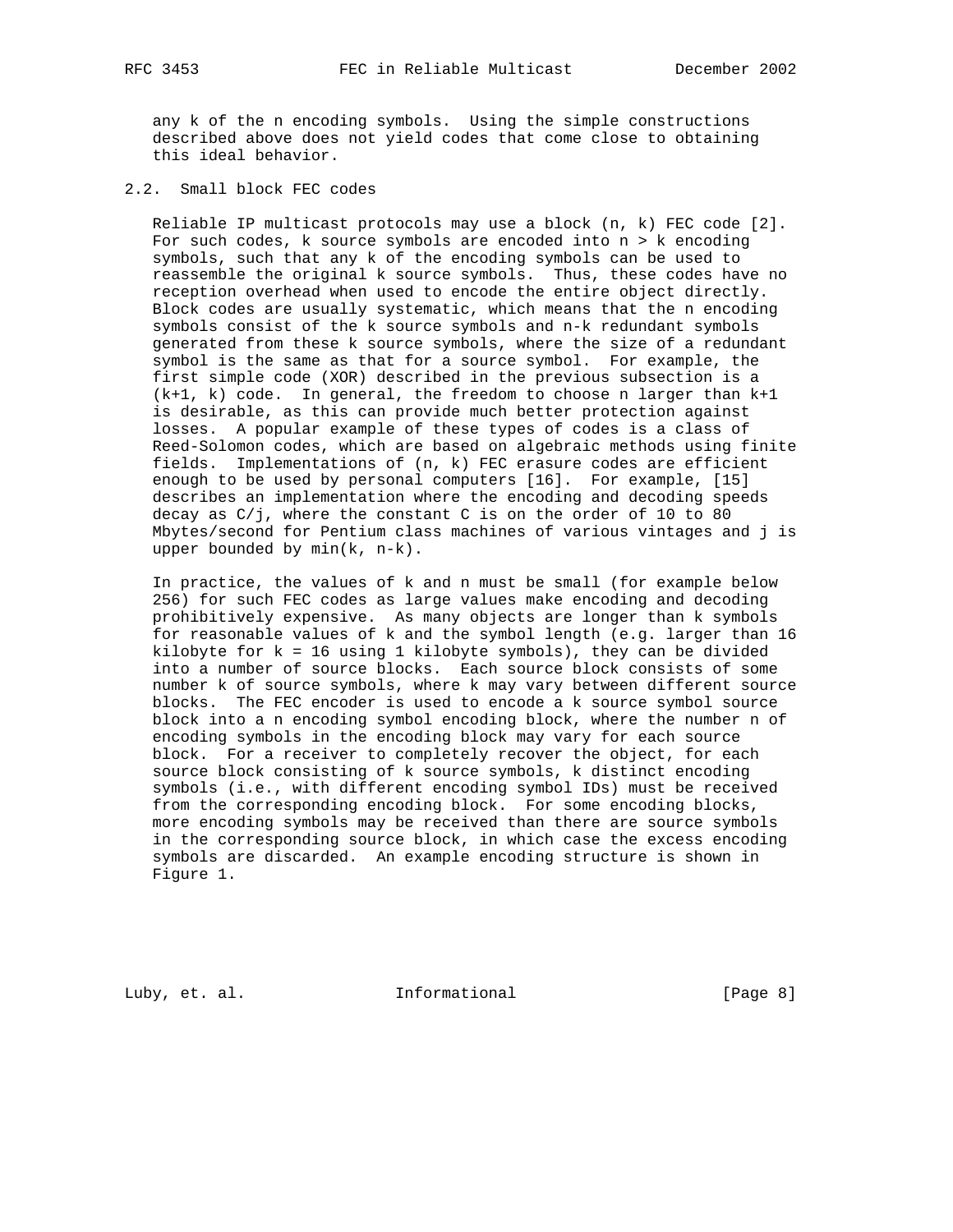

 Figure 1. The encoding structure for an object divided into two source blocks consisting of 8 source symbols each, and the FEC encoder is used to generate 2 additional redundant symbols (10 encoding symbols in total) for each of the two source blocks.

 In many cases, an object is partitioned into equal length source blocks each consisting of k contiguous source symbols of the object, i.e., block c consists of the range of source symbols [ck, (c+1)k-1]. This ensures that the FEC encoder can be optimized to handle a particular number k of source symbols. This also ensures that memory references are local when the sender reads source symbols to encode, and when the receiver reads encoding symbols to decode. Locality of reference is particularly important when the object is stored on disk, as it reduces the disk seeks required. The block number and the source symbol ID within that block can be used to uniquely specify a source symbol within the object. If the size of the object is not a multiple of k source symbols, then the last source block will contain less than k symbols.

 The block numbers can be numbered consecutively starting from zero. Encoding symbols within a block can be uniquely identified by an encoding symbol ID. One way of identifying encoding symbols within a block is to use the combination of an encoding flag that identifies the symbol as either a source symbol or a redundant symbol together with either a source symbol ID or a redundant symbol ID. For example, an encoding flag value of 1 can indicate that the encoding symbol is a source symbol and 0 can indicate that it is a redundant symbol. The source symbol IDs can be numbered from 0 to k-1 and the redundant symbol IDs can be numbered from 0 to n-k-1.

Luby, et. al. 10. Informational 1. [Page 9]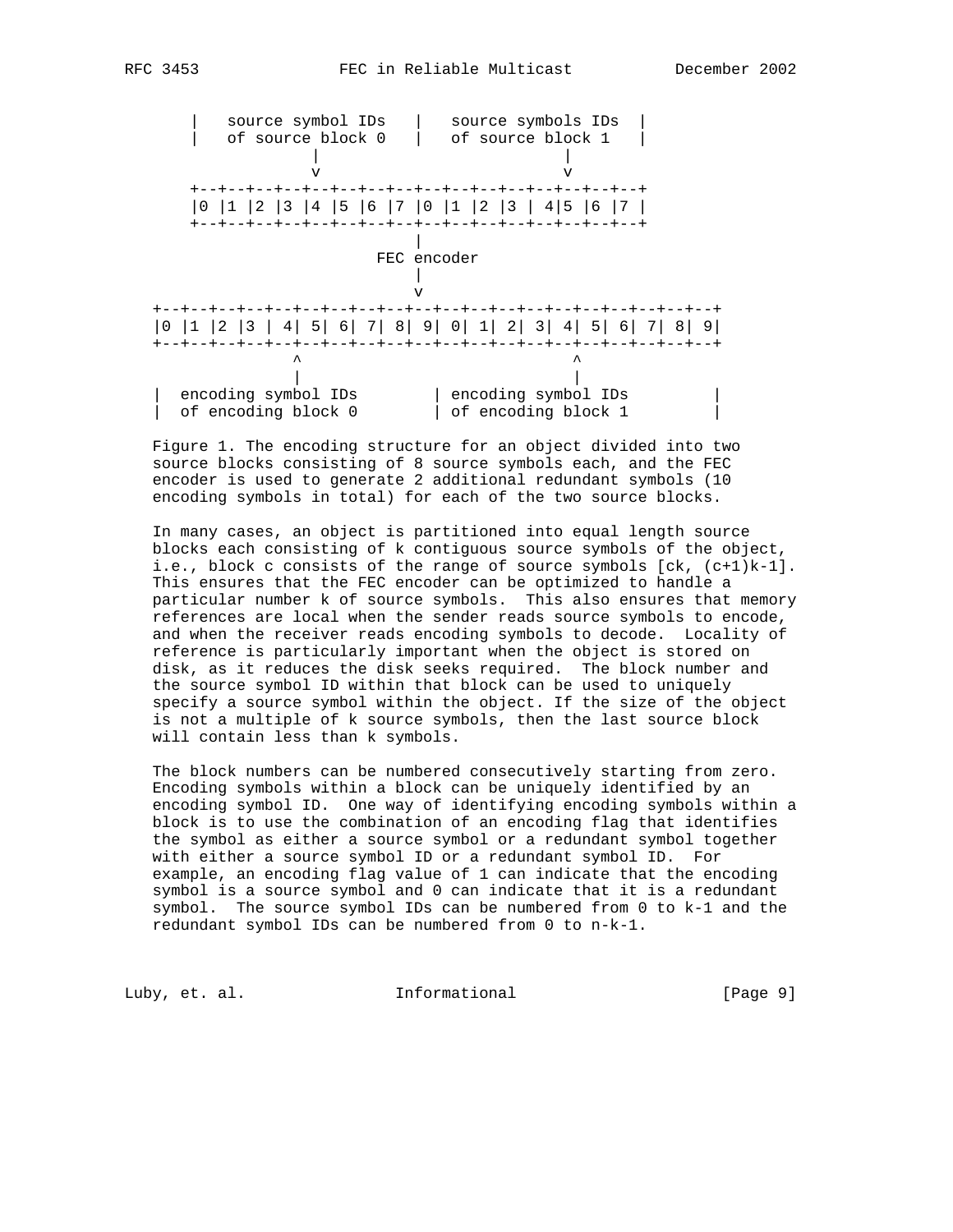For example, if the object consists 10 source symbols with values a, b, c, d, e, f, g, h, i, and j, and  $k = 5$  and  $n = 8$ , then there are two source blocks consisting of 5 symbols each, and there are two encoding blocks consisting of 8 symbols each. Let p, q and r be the values of the redundant symbols for the first encoding block, and let x, y and z be the values of the redundant symbols for the second encoding block. Then the encoding symbols together with their identifiers are

 $(0, 1, 0: a)$ ,  $(0, 1, 1: b)$ ,  $(0, 1, 2: c)$ ,  $(0, 1, 3: d)$ ,  $(0, 1, 4: e)$ , (0, 0, 0: p), (0, 0, 1: q), (0, 0, 2: r), (1, 1, 0: f), (1, 1, 1: g), (1, 1, 2: h), (1, 1, 3: i), (1, 1, 4: j), (1, 0, 0: x), (1, 0, 1: y), (1, 0, 2: z).

 In this example, the first value identifies the block number and the second two values together identify the encoding symbol within the block, i.e, the encoding symbol ID consists of the encoding flag together with either the source symbol ID or the redundant symbol ID depending on the value of the encoding flag. The value of the encoding symbol is written after the colon. Each block can be recovered from any 5 of the 8 encoding symbols associated with that block. For example, reception of

 $(0, 1, 1: b), (0, 1, 2: c), (0, 1, 3: d), (0, 0, 0: p), (0, 0, 1: q)$  is sufficient to recover the first source block, and reception of  $(1, 1, 0: f), (1, 1, 1: g), (1, 0, 0: x), (1, 0, 1: y), (1, 0, 2: z)$ is sufficient to recover the second source block.

 Another way of uniquely identifying encoding symbols within a block is to let the encoding symbol IDs for source symbols be  $0, \ldots, k-1$  and to let the encoding symbol IDs for redundant symbols be  $k, \ldots, n-1$ .

2.3. Large block FEC codes

 Tornado codes [12], [13], [10], [11], [9] are large block FEC codes that provide an alternative to small block FEC codes. An  $(n, k)$  Tornado code requires slightly more than k out of n encoding symbols to recover k source symbols, i.e., there is a small reception overhead. The benefit of the small cost of non-zero reception overhead is that the value of k may be on the order of tens of thousands and still the encoding and decoding are efficient. Because of memory considerations, in practice the value of n is restricted to be a small multiple of  $k$ , e.g.,  $n = 2k$ . For example, [4] describes an implementation of Tornado codes where the encoding and decoding speeds are tens of megabytes per second for Pentium class machines of

Luby, et. al. 10. Informational 1. [Page 10]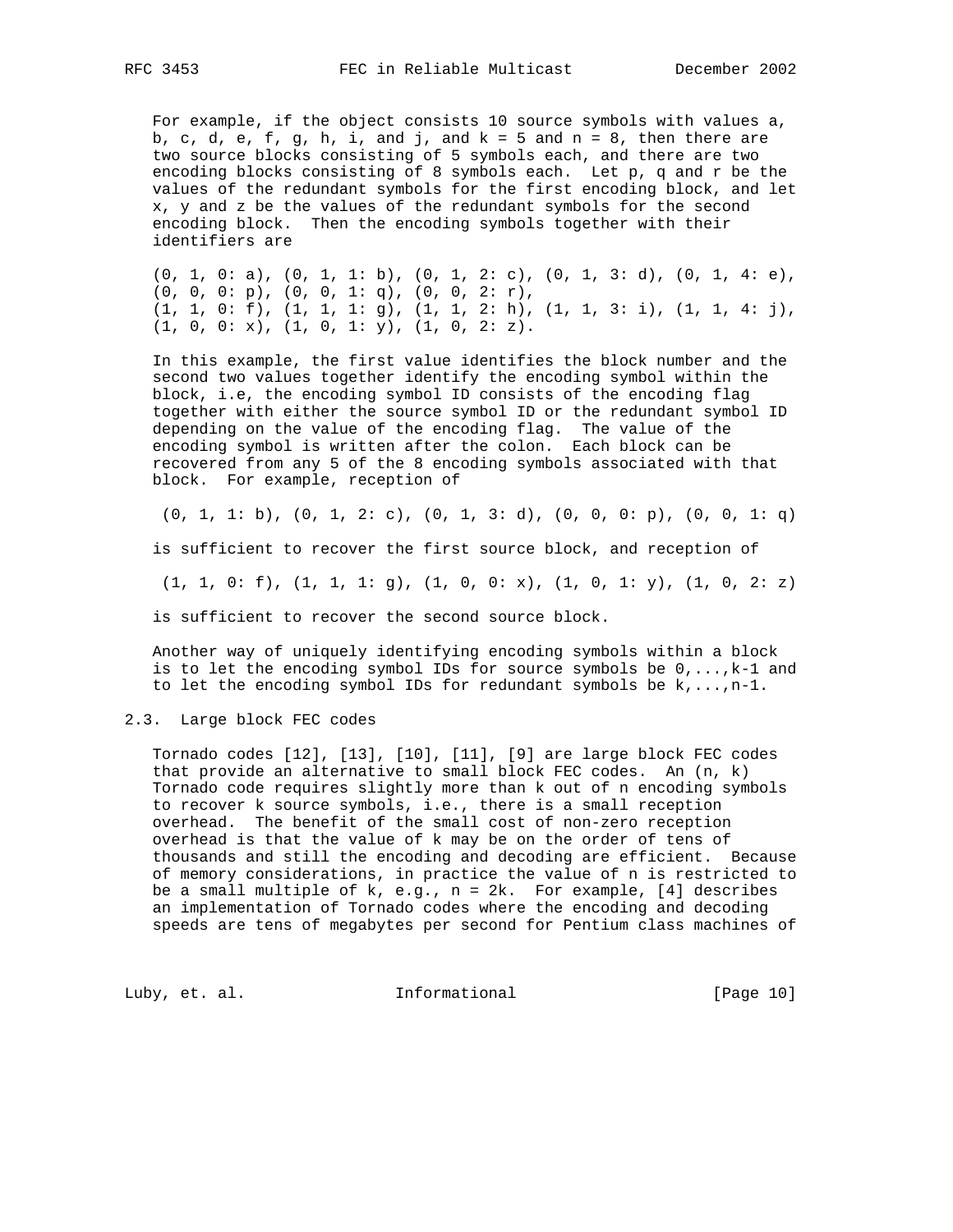various vintages when k is in the tens of thousands and n = 2k. The reception overhead for such values of k and n is in the 5-10% range. Tornado codes require a large amount of out of band information to be communicated to all senders and receivers for each different object length, and require an amount of memory on the encoder and decoder which is proportional to the object length times 2n/k.

 Tornado codes are designed to have low reception overhead on average with respect to reception of a random portion of the encoding packets. Thus, to ensure that a receiver can reassemble the object with low reception overhead, the packets are permuted into a random order before transmission.

### 2.4. Expandable FEC codes

 All of the FEC codes described up to this point are block codes. There is a different type of FEC codes that we call expandable FEC codes. Like block codes, an expandable FEC encoder operates on an object of known size that is partitioned into equal length source symbols. Unlike block codes, there is no predetermined number of encoding symbols that can be generated for expandable FEC codes. Instead, an expandable FEC encoder can generate as few or as many unique encoding symbols as required on demand.

 LT codes [6], [7], [8], [5] are an example of large expandable FEC codes with a small reception overhead. An LT encoder uses randomization to generate each encoding symbol randomly and independently of all other encoding symbols. Like Tornado codes, the number of source symbols k may be very large for LT codes, i.e., on the order of tens to hundreds of thousands, and the encoder and decoder run efficiently in software. For example the encoding and decoding speeds for LT codes are in the range 3-20 megabytes per second for Pentium class machines of various vintages when k is in the high tens of thousands. An LT encoder can generate as few or as many encoding symbols as required on demand. When a new encoding symbol is to be generated by an LT encoder, it is based on a randomly chosen encoding symbol ID that uniquely describes how the encoding symbol is to be generated from the source symbols. In general, each encoding symbol ID value corresponds to a unique encoding symbol, and thus the space of possible encoding symbols is approximately four billion if for example the encoding symbol ID is 4 bytes. Thus, the chance that a particular encoding symbol is the same as any other particular encoding symbol is inversely proportional to the number of possible encoding symbol IDs. An LT decoder has the property that with very high probability the receipt of any set of slightly more than k randomly and independently generated encoding symbols is sufficient to reassemble the k source symbols. For example, when k

Luby, et. al. 10. Informational 1. [Page 11]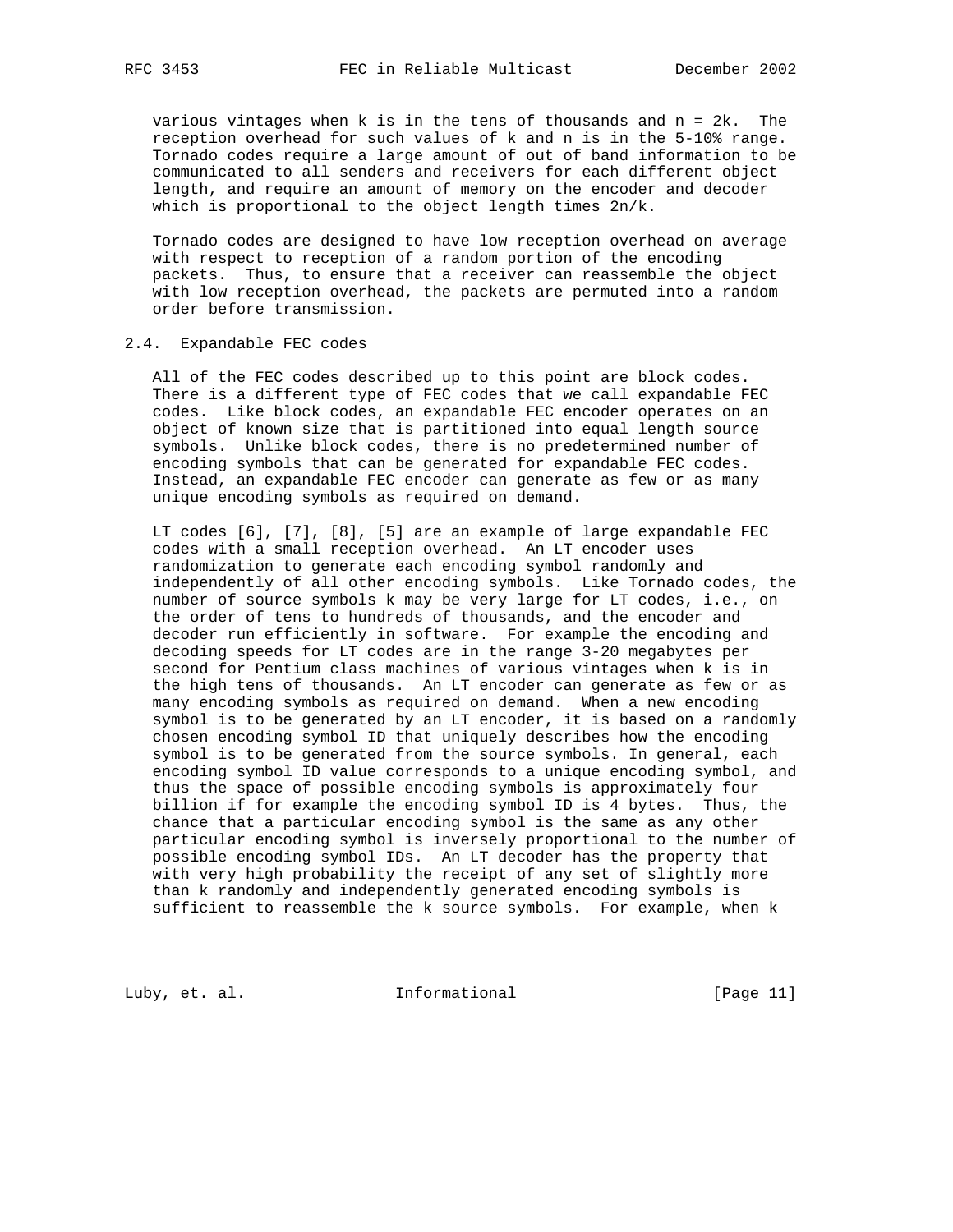is on the order of tens to hundreds of thousands the reception overhead is less than 5% with no failures in hundreds of millions of trials under any loss conditions.

 Because encoding symbols are randomly and independently generated by choosing random encoding symbol IDs, LT codes have the property that encoding symbols for the same k source symbols can be generated and transmitted from multiple senders and received by a receiver and the reception overhead and the decoding time is the same as if though all the encoding symbols were generated by a single sender. The only requirement is that the senders choose their encoding symbol IDs randomly and independently of one another.

 There is a weak tradeoff between the number of source symbols and the reception overhead for LT codes, and the larger the number of source symbols the smaller the reception overhead. Thus, for shorter objects, it is sometimes advantageous to partition the object into many short source symbols and include multiple encoding symbols in each packet. In this case, a single encoding symbol ID is used to identify the multiple encoding symbols contained in a single packet.

 There are a couple of factors for choosing the appropriate symbol length/ number of source symbols tradeoff. The primary consideration is that there is a fixed overhead per symbol in the overall processing requirements of the encoding and decoding, independent of the number of source symbols. Thus, using shorter symbols means that this fixed overhead processing per symbol will be a larger component of the overall processing requirements, leading to larger overall processing requirements. A second much less important consideration is that there is a component of the processing per symbol that depends logarithmically on the number of source symbols, and thus for this reason there is a slight preference towards fewer source symbols.

 Like small block codes, there is a point when the object is large enough that it makes sense to partition it into blocks when using LT codes. Generally the object is partitioned into blocks whenever the number of source symbols times the packet payload length is less than the size of the object. Thus, if the packet payload is 1024 bytes and the maximum number of source symbols is 128,000 then any object over 128 megabytes will be partitioned into more than one block. One can choose the maximum number of source symbols to use, depending on the desired encoding and decoding speed versus reception overhead tradeoff desired. Encoding symbols can be uniquely identified by a block number (when the object is large enough to be partitioned into more than one block) and an encoding symbol ID. The block numbers, if they are used, are generally numbered consecutively starting from zero within the object. The block number and the encoding symbol ID

Luby, et. al. 10. Informational 1. [Page 12]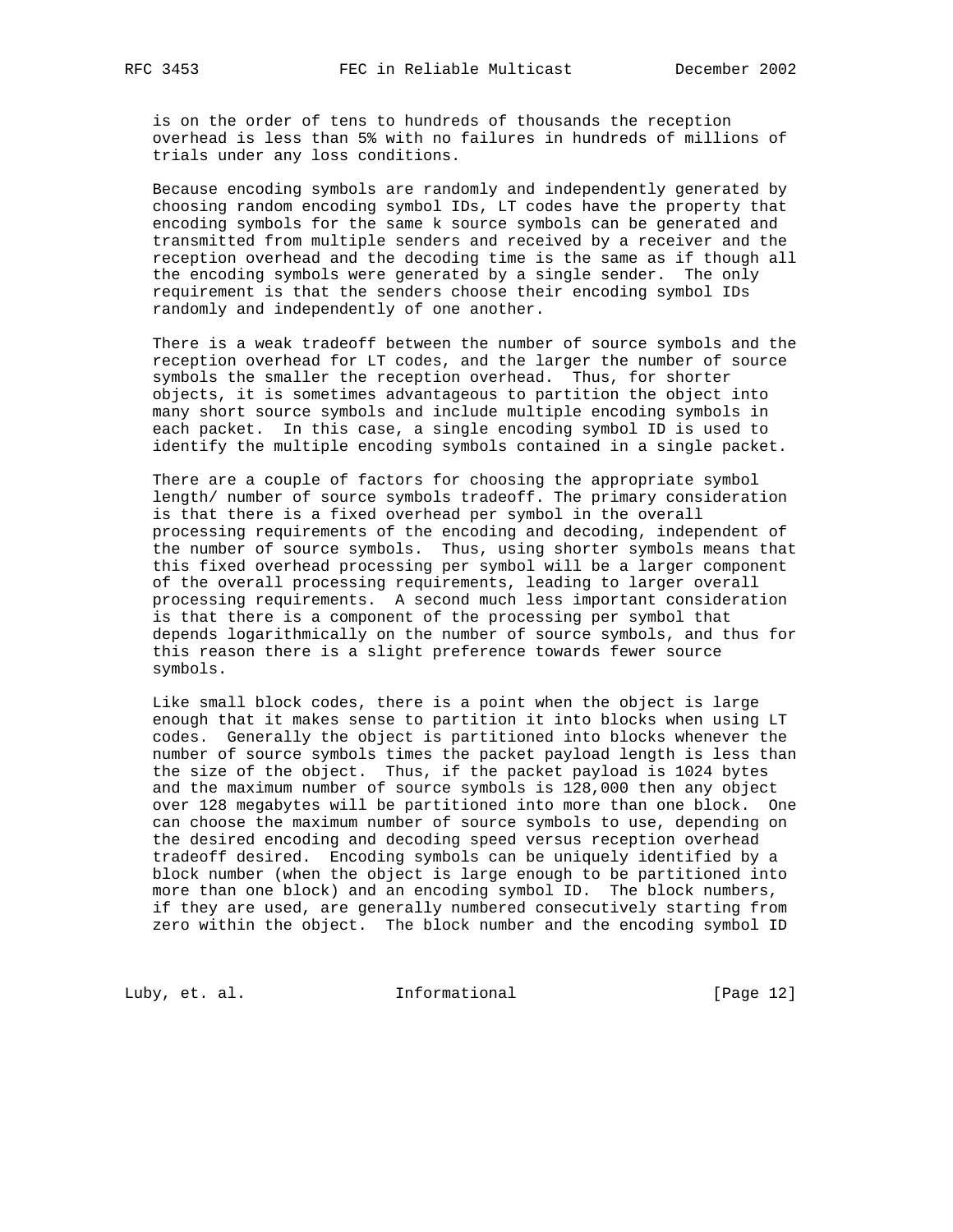are both chosen uniformly and randomly from their range when an encoding symbol is to be transmitted. For example, suppose the number of source symbols is 128,000 and the number of blocks is 2. Then, each packet generated by the LT encoder could be of the form (b, x: y). In this example, the first value identifies the block number and the second value identifies the encoding symbol within the block. In this example, the block number b is either 0 or 1, and the encoding symbol ID x might be a 32-bit value. The value y after the colon is the value of the encoding symbol.

#### 2.5. Source blocks with variable length source symbols

 For all the FEC codes described above, all the source symbols in the same source block are all of the same length. In this section, we describe a general technique to handle the case when it is desirable to use source symbols of varying lengths in a single source block. This technique is applicable to block FEC codes.

Let  $l_1, l_2, \ldots, l_k$  be the lengths in bytes of k varying length source symbols to be considered part of the same source block. Let lmax be the maximum over  $i = 1, \ldots, k$  of  $l_i$ . To prepare the source block for the FEC encoder, pad each source symbol i out to length lmax with a suffix of lmax-l\_i zeroes, and then prepend to the beginning of this the value  $l_i$ . Thus, each padded source symbol is of length x+lmax, assuming that it takes x bytes to store an integer with possible values  $0, \ldots, \text{lmax}$ , where x is a protocol constant known to both the encoder and the decoder. These padded source symbols, each of length x+lmax, are the input to the encoder, together with the value n. The encoder then generates n-k redundant symbols, each of length x+lmax.

 The encoding symbols that are placed into packets consist of the original k varying length source symbols and n-k redundant symbols, each of length x+lmax. From any k of the received encoding symbols, the FEC decoder recreates the k original source symbols as follows. If all k original source symbols are received, then no decoding is necessary. Otherwise, at least one redundant symbol is received, from which the receiver can easily determine if the block is composed of variable- length source symbols: if the redundant symbol(s) is longer than the source symbols then the source symbols are variable length. Note that in a variable-length block the redundant symbols are always longer than the longest source symbol, due to the presence of the prepended symbol- length. The receiver can determine the value of lmax by subtracting x from the length of a received redundant symbol. For each of the received original source symbols, the receiver can generate the corresponding padded source symbol as described above. Then, the input to the FEC decoder is the set of received redundant symbols, together with the set of padded source

Luby, et. al. 10. Informational 1. [Page 13]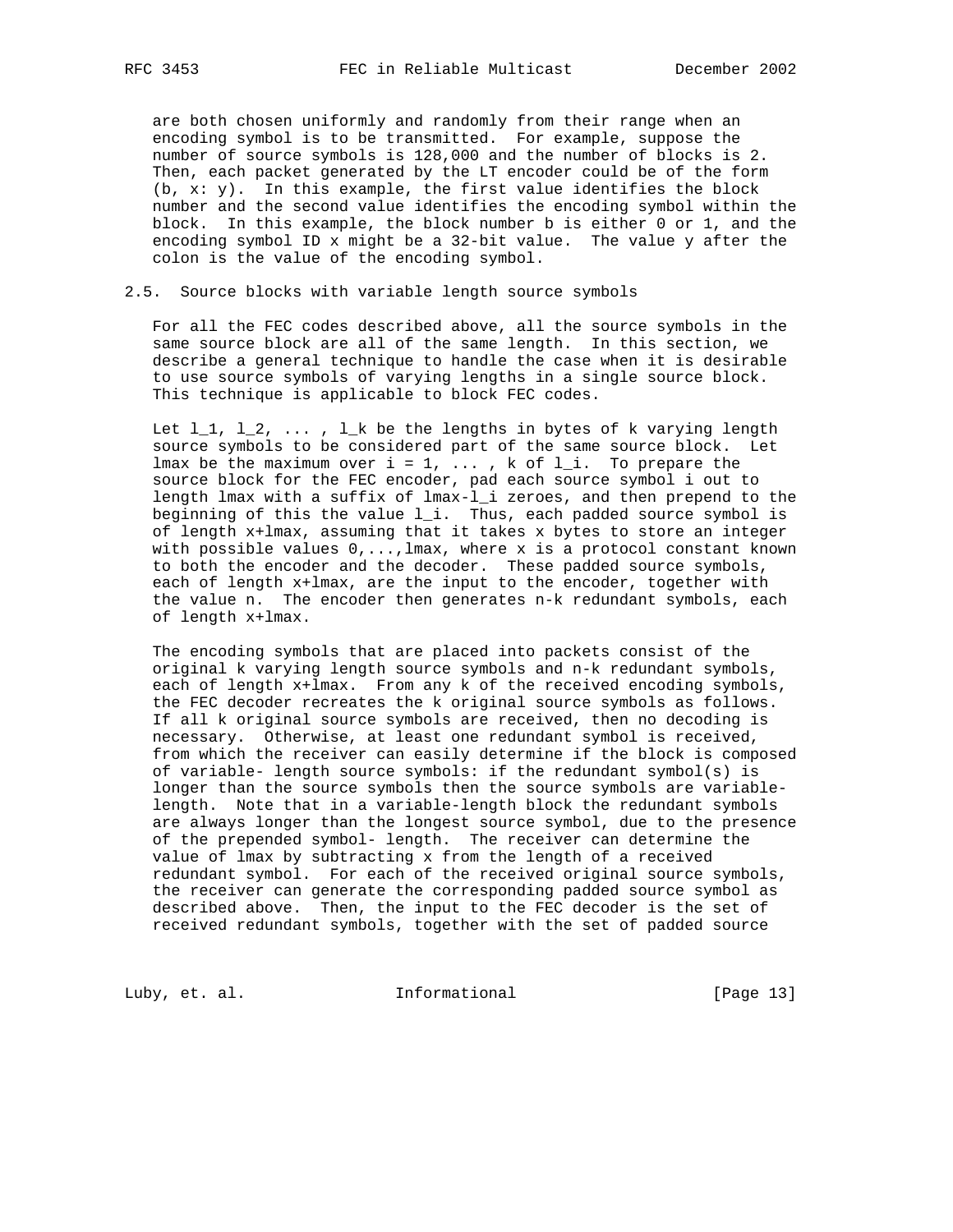symbols constructed from the received original symbols. The FEC decoder then produces the set of k padded source symbols. Once the k padded source symbols have been recovered, the length l\_i of original source symbol i can be recovered from the first x bytes of the ith padded source symbol, and then original source symbol i is obtained by taking the next l\_i bytes following the x bytes of the length field.

## 3. Security Considerations

 The use of FEC, in and of itself, imposes no additional security considerations versus sending the same information without FEC. However, just like for any transmission system, a malicious sender may try to inject packets carrying corrupted encoding symbols. If a receiver accepts one or more corrupted encoding symbol, in place of authentic ones, then such a receiver may reconstruct a corrupted object.

 Application-level transmission object authentication can detect the corrupted transfer, but the receiver must discard the transferred object. By injecting corrupted encoding symbols, they are accepted as valid encoding symbols by a receiver, which at the very least, is an effective denial of service attack.

 In light of this possibility, FEC receivers may screen the source address of a received symbol against a list of authentic transmitter addresses. Since source addresses may be spoofed, transport protocols using FEC may provide mechanisms for robust source authentication of each encoding symbol. Multicast routers along the path of a FEC transfer may provide the capability of discarding multicast packets that originated on that subnet, and whose source IP address does not correspond with that subnet.

 It is recommended that a packet authentication scheme such as TESLA [14] be used in conjunction with FEC codes. Then, packets that cannot be authenticated can be discarded and the object can be reliably recovered from the received authenticated packets.

### 4. Intellectual Property Disclosure

 The IETF has been notified of intellectual property rights claimed in regard to some or all of the specification contained in this document. For more information consult the online list of claimed rights.

Luby, et. al. 10. Informational 1. [Page 14]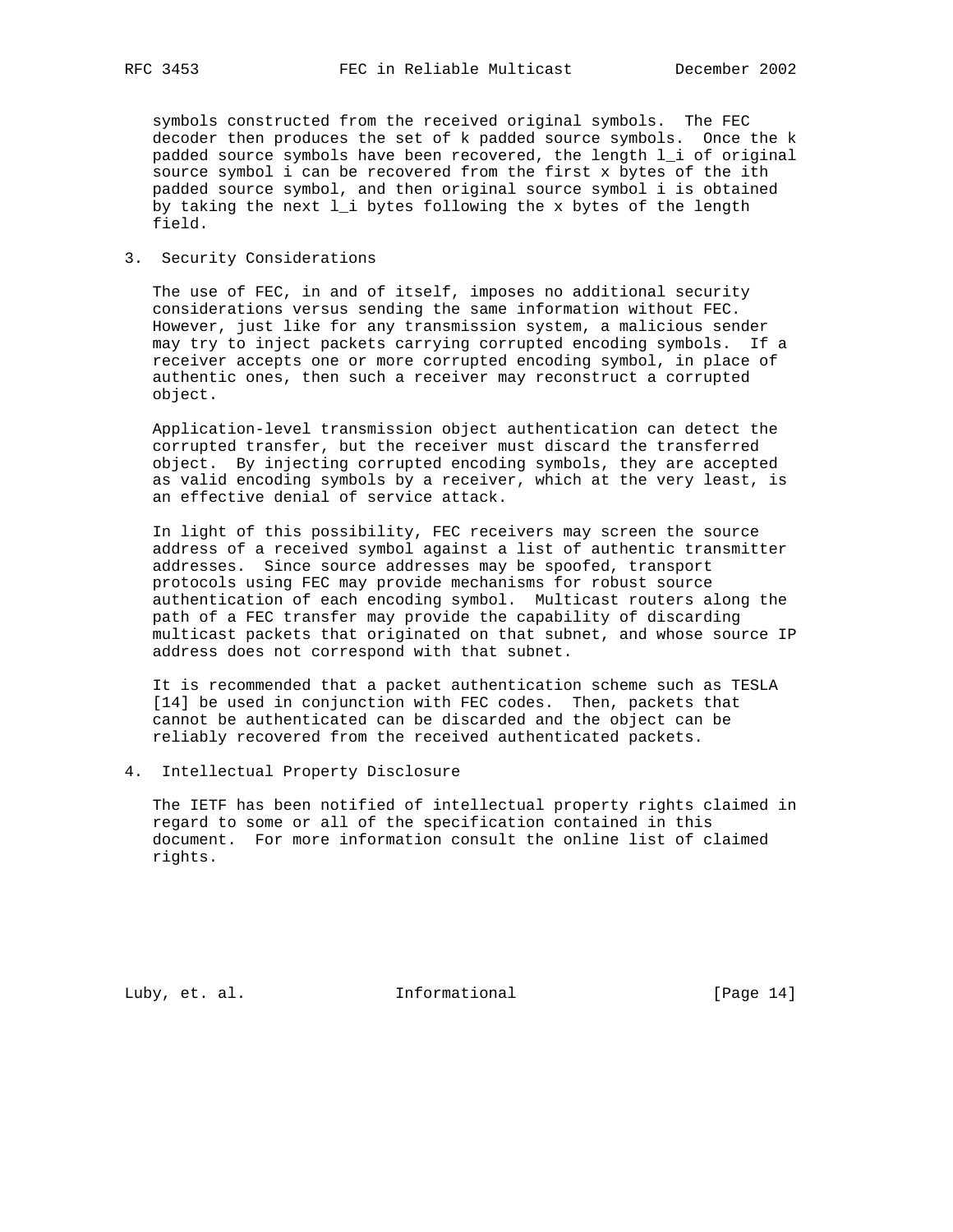- 
- 5. Acknowledgments

 Thanks to Vincent Roca and Hayder Radha for their detailed comments on this document.

- 6. References
	- [1] Acharya, S., Franklin, M. and S. Zdonik, "Dissemination Based Data Delivery Using Broadcast Disks", IEEE Personal Communications, pp.50-60, Dec 1995.
	- [2] Blahut, R.E., "Theory and Practice of Error Control Codes", Addison Wesley, MA, 1984.
	- [3] Bradner, S., "The Internet Standards Process -- Revision 3", BCP 9, RFC 2026, October 1996.
	- [4] Byers, J.W., Luby, M., Mitzenmacher, M. and A. Rege, "A Digital Fountain Approach to Reliable Distribution of Bulk Data", Proceedings ACM SIGCOMM '98, Vancouver, Canada, Sept 1998.
	- [5] Haken, A., Luby, M., Horn, G., Hernek, D., Byers, J. and M. Mitzenmacher, "Generating high weight encoding symbols using a basis", U.S. Patent No. 6,411,223, June 25, 2002.
	- [6] Luby, M., "Information Additive Code Generator and Decoder for Communication Systems", U.S. Patent No. 6,307,487, October 23, 2001.
	- [7] Luby, M., "Information Additive Group Code Generator and Decoder for Communication Systems", U.S. Patent No. 6,320,520, November 20, 2001.
	- [8] Luby, M., "Information Additive Code Generator and Decoder for Communication Systems", U.S. Patent No. 6,373,406, April 16, 2002.
	- [9] Luby, M. and M. Mitzenmacher, "Loss resilient code with double heavy tailed series of redundant layers", U.S. Patent No. 6,195,777, February 27, 2001.
	- [10] Luby, M., Mitzenmacher, M., Shokrollahi, A., Spielman, D. and V. Stemann, "Message encoding with irregular graphing", U.S. Patent No. 6,163,870, December 19, 2000.

Luby, et. al. 10. Informational 1. [Page 15]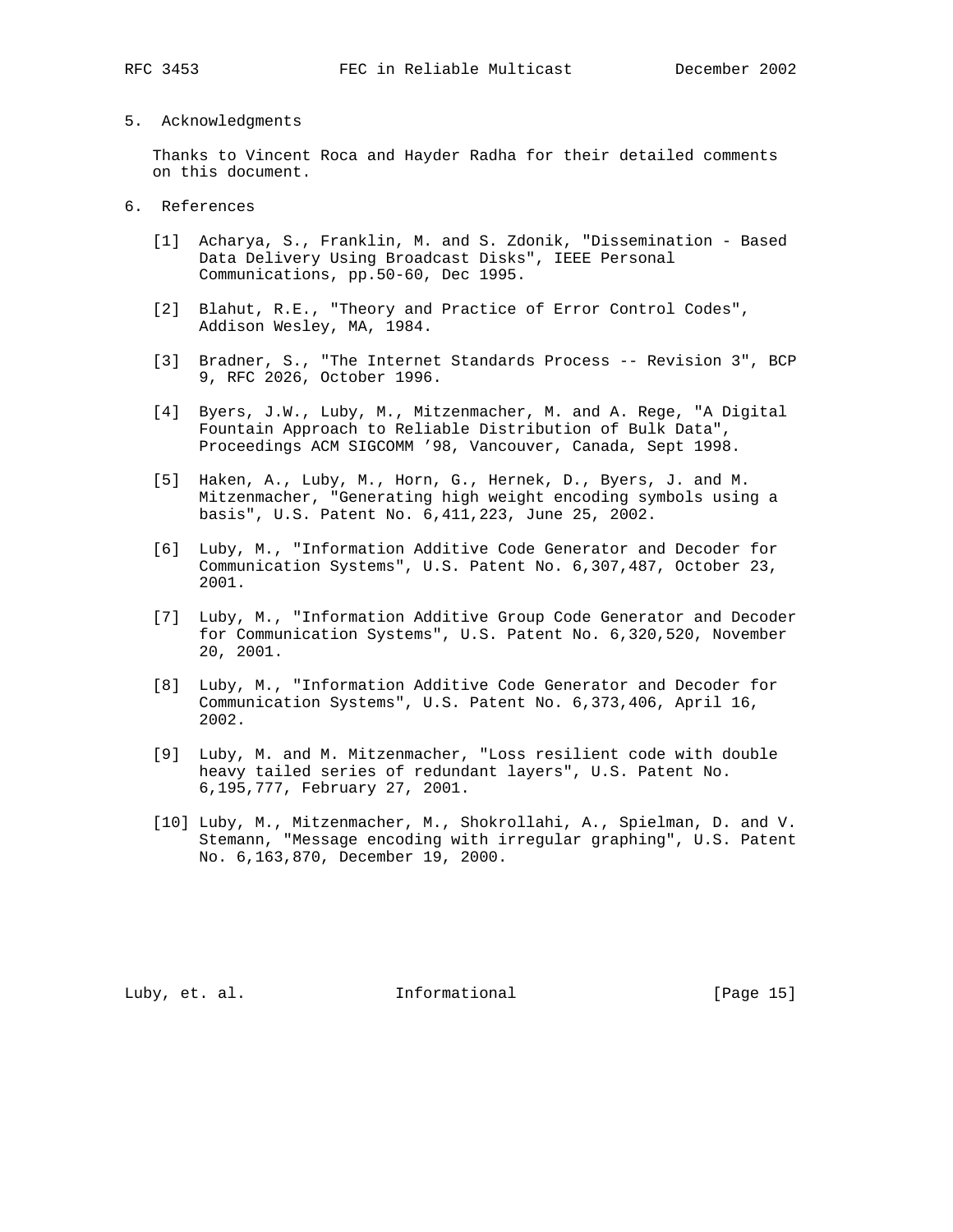- [11] Luby, M., Mitzenmacher, M., Shokrollahi, A. and D. Spielman, "Efficient Erasure Correcting Codes", IEEE Transactions on Information Theory, Special Issue: Codes on Graphs and Iterative Algorithms, pp. 569-584, Vol. 47, No. 2, February 2001.
- [12] Luby, M., Shokrollahi, A., Stemann, V., Mitzenmacher, M. and D. Spielman, "Loss resilient decoding technique", U.S. Patent No. 6,073,250, June 6, 2000.
- [13] Luby, M., Shokrollahi, A., Stemann, V., Mitzenmacher, M. and D. Spielman, "Irregularly graphed encoding technique", U.S. Patent No. 6,081,909, June 27, 2000.
- [14] Perrig, A., Canetti, R., Song, D. and J.D. Tygar, "Efficient and Secure Source Authentication for Multicast", Network and Distributed System Security Symposium, NDSS 2001, pp. 35-46, February 2001.
- [15] Rizzo, L., "Effective Erasure Codes for Reliable Computer Communication Protocols", ACM SIGCOMM Computer Communication Review, Vol.27, No.2, pp.24-36, Apr 1997.
- [16] Rizzo, L., "On the Feasibility of Software FEC", DEIT Tech Report, http://www.iet.unipi.it/˜luigi/softfec.ps, Jan 1997.

Luby, et. al. 10. Informational 1. [Page 16]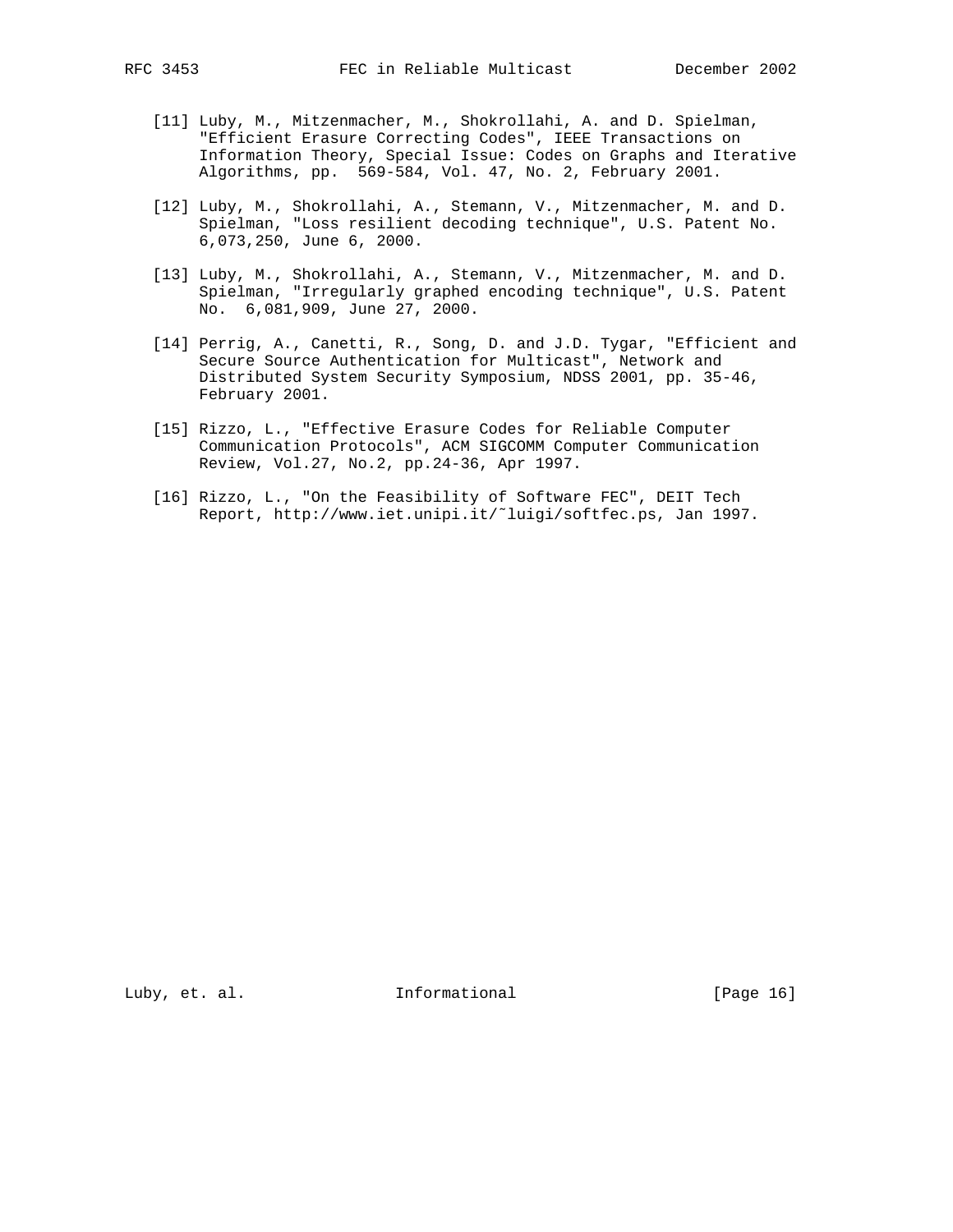7. Authors' Addresses Michael Luby Digital Fountain 39141 Civic Center Drive Suite 300 Fremont, CA 94538 EMail: luby@digitalfountain.com Lorenzo Vicisano Cisco Systems, Inc. 170 West Tasman Dr., San Jose, CA, USA, 95134 EMail: lorenzo@cisco.com Jim Gemmell Microsoft Research 455 Market St. #1690 San Francisco, CA, 94105 EMail: jgemmell@microsoft.com Luigi Rizzo Dip. di Ing. dell'Informazione Universita' di Pisa via Diotisalvi 2, 56126 Pisa, Italy EMail:luigi@iet.unipi.it Mark Handley ICSI Center for Internet Research 1947 Center St. Berkeley CA, USA, 94704 EMail: mjh@icir.org Jon Crowcroft Marconi Professor of Communications Systems University of Cambridge Computer Laboratory William Gates Building J J Thomson Avenue Cambridge CB3 0FD EMail: Jon.Crowcroft@cl.cam.ac.uk

Luby, et. al. **Informational** [Page 17]